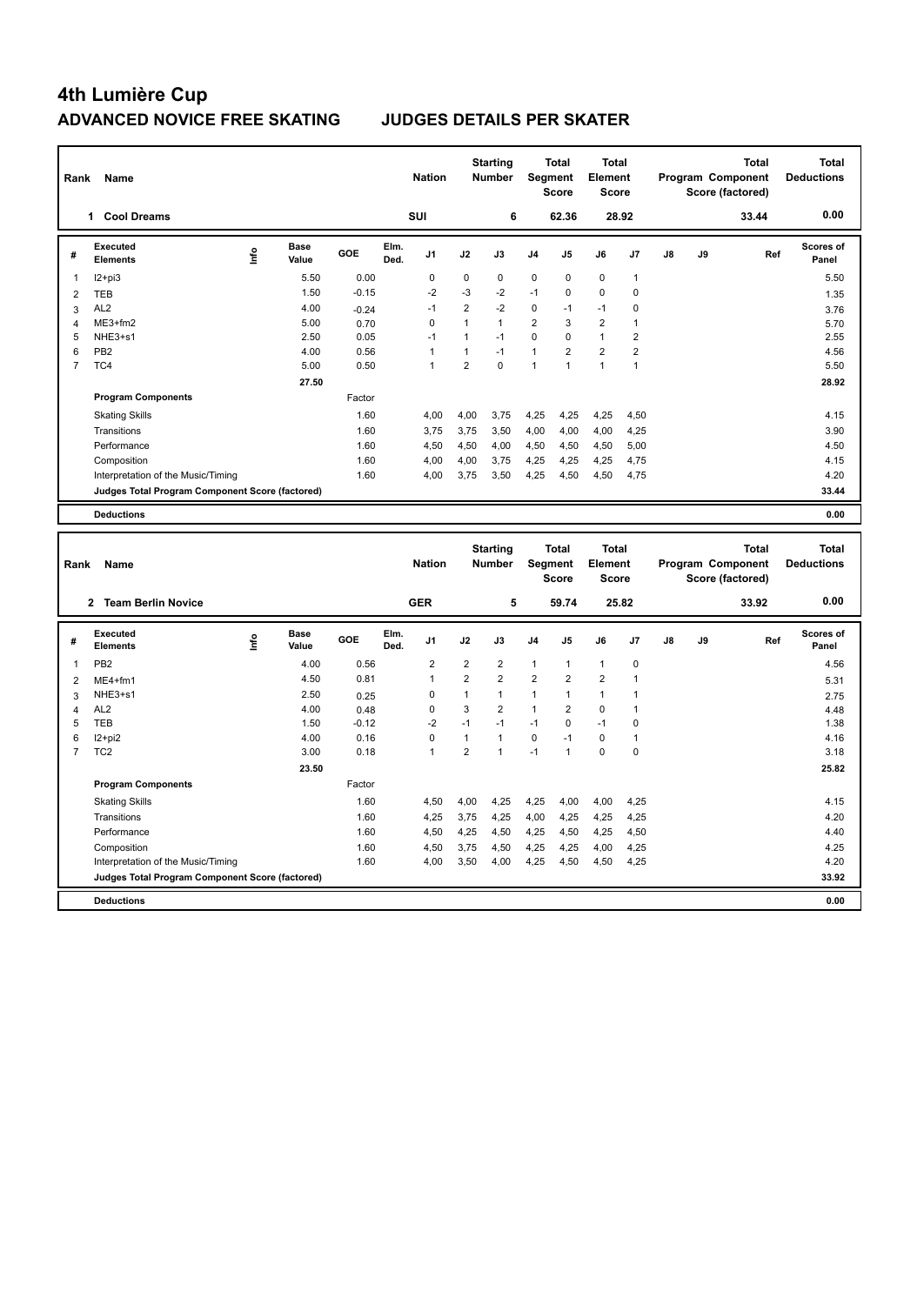| Rank<br>Name   |                                                 |      |                      |         |              | <b>Starting</b><br><b>Nation</b><br><b>Number</b> |                |                | Segment        | <b>Total</b><br><b>Score</b> | <b>Total</b><br>Element<br><b>Score</b> |                | <b>Total</b><br>Program Component<br>Score (factored) |    |       | Total<br><b>Deductions</b> |
|----------------|-------------------------------------------------|------|----------------------|---------|--------------|---------------------------------------------------|----------------|----------------|----------------|------------------------------|-----------------------------------------|----------------|-------------------------------------------------------|----|-------|----------------------------|
|                | <b>Starlight Novice</b><br>3                    |      |                      |         |              | <b>SUI</b>                                        |                | 4              |                | 51.97                        | 21.49                                   |                |                                                       |    | 30.48 | 0.00                       |
| #              | Executed<br><b>Elements</b>                     | lnfo | <b>Base</b><br>Value | GOE     | Elm.<br>Ded. | J <sub>1</sub>                                    | J2             | J3             | J <sub>4</sub> | J <sub>5</sub>               | J6                                      | J7             | J8                                                    | J9 | Ref   | Scores of<br>Panel         |
| 1              | AL <sub>2</sub>                                 |      | 4.00                 | 0.56    |              | $\overline{2}$                                    | $\overline{2}$ | $\mathbf{1}$   | $\mathbf{1}$   | $\mathbf{1}$                 | $\mathbf{1}$                            | $\overline{2}$ |                                                       |    |       | 4.56                       |
| $\overline{2}$ | NHE3+s1                                         |      | 2.50                 | $-0.05$ |              | $\overline{1}$                                    | $\Omega$       | $-1$           | 0              | $\mathbf 0$                  | $-1$                                    | 0              |                                                       |    |       | 2.45                       |
| 3              | ME3+fm1                                         |      | 4.00                 | 0.40    |              | 1                                                 | $\overline{2}$ | 0              | $\mathbf{1}$   | $\mathbf{1}$                 | $\mathbf{1}$                            | 1              |                                                       |    |       | 4.40                       |
| 4              | TC <sub>3</sub>                                 |      | 4.00                 | 0.64    |              | $\overline{1}$                                    | $\overline{2}$ | $\overline{2}$ | $\mathbf{1}$   |                              | $\overline{2}$                          | $\overline{2}$ |                                                       |    |       | 4.64                       |
| 5              | <b>TEB</b>                                      |      | 1.50                 | $-0.27$ |              | $-2$                                              | $-4$           | $-1$           | $\mathbf{1}$   | $-2$                         | $-2$                                    | $-2$           |                                                       |    |       | 1.23                       |
| 6              | PB <sub>1</sub>                                 |      | 2.50                 | $-0.05$ |              | $\Omega$                                          | 0              | 0              | 0              | $\Omega$                     | $-1$                                    | $-1$           |                                                       |    |       | 2.45                       |
| 7              | $12+pi1$                                        |      | 2.00                 | $-0.24$ |              | $-1$                                              | $-3$           | $-2$           | $-1$           | $-1$                         | $\mathbf 0$                             | $-1$           |                                                       |    |       | 1.76                       |
|                |                                                 |      | 20.50                |         |              |                                                   |                |                |                |                              |                                         |                |                                                       |    |       | 21.49                      |
|                | <b>Program Components</b>                       |      |                      | Factor  |              |                                                   |                |                |                |                              |                                         |                |                                                       |    |       |                            |
|                | <b>Skating Skills</b>                           |      |                      | 1.60    |              | 4,00                                              | 4,00           | 3,75           | 3,75           | 3,75                         | 3,75                                    | 3,75           |                                                       |    |       | 3.80                       |
|                | Transitions                                     |      |                      | 1.60    |              | 3,50                                              | 3,50           | 3,25           | 3,75           | 3,75                         | 3,75                                    | 4,50           |                                                       |    |       | 3.65                       |
|                | Performance                                     |      |                      | 1.60    |              | 4,00                                              | 4,00           | 4,25           | 4,00           | 4,00                         | 4,00                                    | 4,25           |                                                       |    |       | 4.05                       |
|                | Composition                                     |      |                      | 1.60    |              | 3.75                                              | 3,75           | 3,75           | 4,00           | 3,75                         | 3,50                                    | 4,50           |                                                       |    |       | 3.80                       |
|                | Interpretation of the Music/Timing              |      |                      | 1.60    |              | 3.75                                              | 3,50           | 3,75           | 3,75           | 3,75                         | 3,75                                    | 4,25           |                                                       |    |       | 3.75                       |
|                | Judges Total Program Component Score (factored) |      |                      |         |              |                                                   |                |                |                |                              |                                         |                |                                                       |    |       | 30.48                      |
|                | <b>Deductions</b>                               |      |                      |         |              |                                                   |                |                |                |                              |                                         |                |                                                       |    |       | 0.00                       |
|                |                                                 |      |                      |         |              |                                                   |                |                |                |                              |                                         |                |                                                       |    |       |                            |

| Rank           | Name                                            |      |                      |         |              | <b>Nation</b>  |                | <b>Starting</b><br><b>Number</b> | Segment        | <b>Total</b><br><b>Score</b> | <b>Total</b><br>Element<br>Score |             |    |    | <b>Total</b><br>Program Component<br>Score (factored) | <b>Total</b><br><b>Deductions</b> |
|----------------|-------------------------------------------------|------|----------------------|---------|--------------|----------------|----------------|----------------------------------|----------------|------------------------------|----------------------------------|-------------|----|----|-------------------------------------------------------|-----------------------------------|
|                | 4 Skating Graces Novice                         |      |                      |         |              | <b>GER</b>     |                | 1                                |                | 48.76                        |                                  | 19.80       |    |    | 28.96                                                 | 0.00                              |
| #              | Executed<br><b>Elements</b>                     | lnfo | <b>Base</b><br>Value | GOE     | Elm.<br>Ded. | J <sub>1</sub> | J2             | J3                               | J <sub>4</sub> | J5                           | J6                               | J7          | J8 | J9 | Ref                                                   | Scores of<br>Panel                |
|                | ME3+fm2                                         |      | 5.00                 | $-0.10$ |              | $-1$           | $-2$           | $\mathbf{1}$                     | $\mathbf 0$    | $\overline{1}$               | $-1$                             | $\mathbf 0$ |    |    |                                                       | 4.90                              |
| 2              | $12+pi2$                                        |      | 4.00                 | $-0.08$ |              | 0              | $-3$           | $\Omega$                         | 0              | $\Omega$                     | 0                                | $-1$        |    |    |                                                       | 3.92                              |
| 3              | NHE <sub>2+s1</sub>                             |      | 2.00                 | $-0.08$ |              | 0              | $-1$           | -3                               | $-1$           |                              | 0                                | 0           |    |    |                                                       | 1.92                              |
| $\overline{4}$ | <b>TCB</b>                                      |      | 1.00                 | 0.10    |              | 1              | $\overline{2}$ | $\mathbf{1}$                     | 0              |                              | $\mathbf{1}$                     |             |    |    |                                                       | 1.10                              |
| 5              | PB <sub>1</sub>                                 |      | 2.50                 | 0.35    |              |                | 2              | 0                                | $\mathbf{1}$   | 2                            | $\overline{2}$                   |             |    |    |                                                       | 2.85                              |
| 6              | <b>TEB</b>                                      |      | 1.50                 | $-0.39$ |              | -3             | $-4$           | $-5$                             | $-1$           | $-1$                         | $-2$                             | $-3$        |    |    |                                                       | 1.11                              |
| $\overline{7}$ | AL <sub>2</sub>                                 |      | 4.00                 | 0.00    |              | 0              | 3              | $-2$                             | $-1$           | 0                            | $\mathbf 0$                      | 1           |    |    |                                                       | 4.00                              |
|                |                                                 |      | 20.00                |         |              |                |                |                                  |                |                              |                                  |             |    |    |                                                       | 19.80                             |
|                | <b>Program Components</b>                       |      |                      | Factor  |              |                |                |                                  |                |                              |                                  |             |    |    |                                                       |                                   |
|                | <b>Skating Skills</b>                           |      |                      | 1.60    |              | 2,75           | 3,75           | 3,25                             | 3,50           | 3,75                         | 3,75                             | 3,50        |    |    |                                                       | 3.55                              |
|                | Transitions                                     |      |                      | 1.60    |              | 2,75           | 3,25           | 2,50                             | 3,75           | 4,25                         | 4,25                             | 3,75        |    |    |                                                       | 3.55                              |
|                | Performance                                     |      |                      | 1.60    |              | 3,00           | 3,75           | 3,25                             | 3,75           | 4,00                         | 4,00                             | 4,00        |    |    |                                                       | 3.75                              |
|                | Composition                                     |      |                      | 1.60    |              | 3,25           | 3,50           | 3,50                             | 3,75           | 4,50                         | 3,75                             | 4,00        |    |    |                                                       | 3.70                              |
|                | Interpretation of the Music/Timing              |      |                      | 1.60    |              | 3,00           | 3,25           | 2,75                             | 3,25           | 4,00                         | 4,25                             | 4,25        |    |    |                                                       | 3.55                              |
|                | Judges Total Program Component Score (factored) |      |                      |         |              |                |                |                                  |                |                              |                                  |             |    |    |                                                       | 28.96                             |
|                | <b>Deductions</b>                               |      |                      |         |              |                |                |                                  |                |                              |                                  |             |    |    |                                                       | 0.00                              |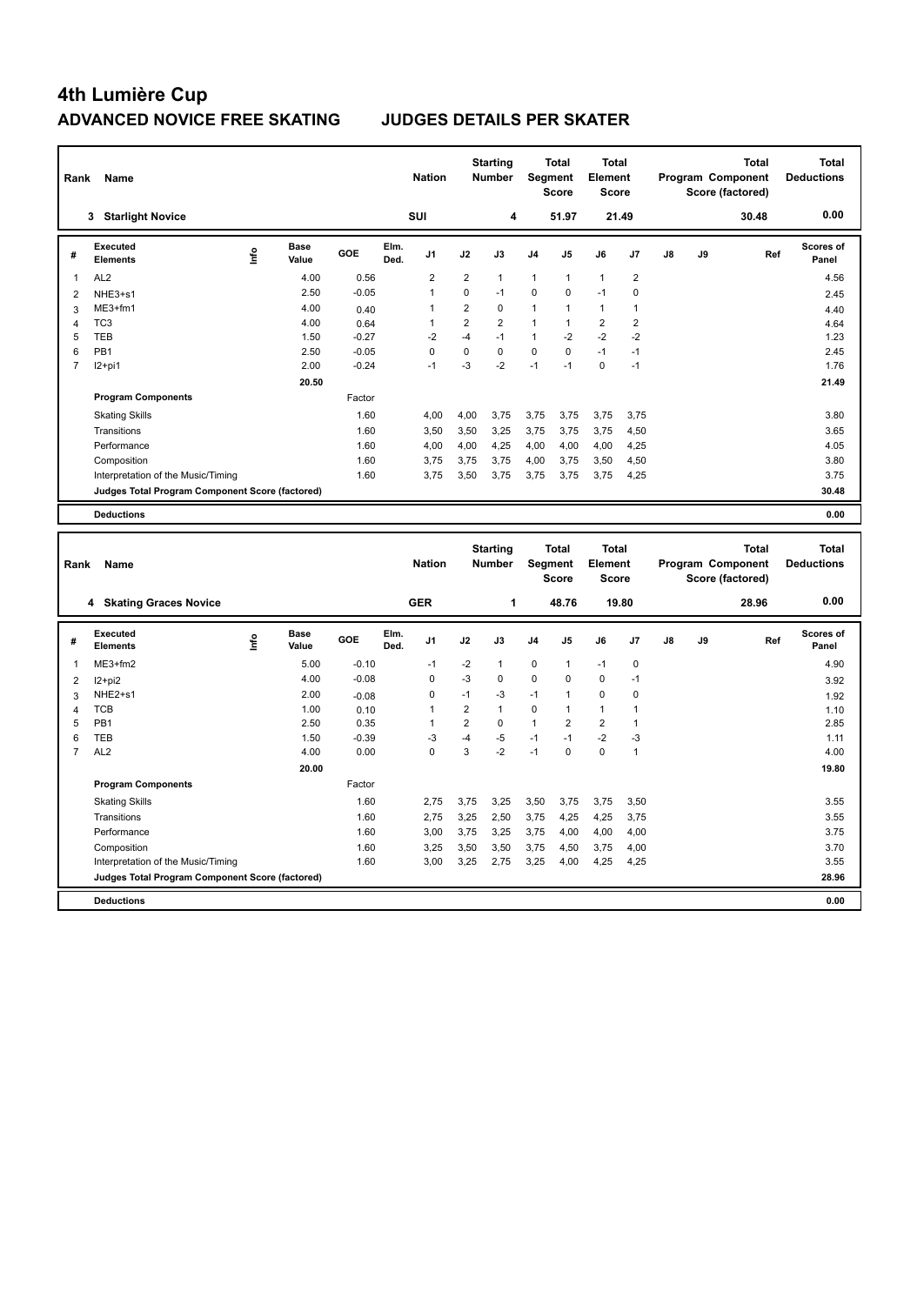| Rank                    | Name                                            |                              |         | <b>Nation</b>      |                | <b>Starting</b><br><b>Number</b> |                | <b>Total</b><br>Segment<br><b>Score</b> | <b>Total</b><br>Element<br><b>Score</b> |                |    |    | <b>Total</b><br>Program Component<br>Score (factored)        | <b>Total</b><br><b>Deductions</b> |
|-------------------------|-------------------------------------------------|------------------------------|---------|--------------------|----------------|----------------------------------|----------------|-----------------------------------------|-----------------------------------------|----------------|----|----|--------------------------------------------------------------|-----------------------------------|
|                         | <b>Ice Dreams</b><br>5                          |                              |         | <b>GBR</b>         |                | 7                                |                | 46.66                                   |                                         | 17.38          |    |    | 29.28                                                        | 0.00                              |
| #                       | Executed<br><b>Elements</b>                     | <b>Base</b><br>١nf٥<br>Value | GOE     | Elm.<br>J1<br>Ded. | J2             | J3                               | J <sub>4</sub> | J5                                      | J6                                      | J <sub>7</sub> | J8 | J9 | Ref                                                          | <b>Scores of</b><br>Panel         |
|                         | $ME3+fm1$                                       | 4.00                         | 0.08    | 1                  | 1              | 0                                | 0              | $-1$                                    | $-1$                                    | $\overline{1}$ |    |    |                                                              | 4.08                              |
| $\overline{2}$          | NHE3+sB                                         | 1.75                         | 0.04    | $\Omega$           | 1              | $-1$                             | 0              | $\Omega$                                | $\Omega$                                | 1              |    |    |                                                              | 1.79                              |
| 3                       | TC <sub>1</sub>                                 | 2.00                         | $-0.08$ | 1                  | 2              | $-1$                             | $-1$           | $-1$                                    | $-1$                                    | 0              |    |    |                                                              | 1.92                              |
| $\overline{\mathbf{A}}$ | <b>TEB</b>                                      | 1.50                         | $-0.33$ | $-2$               | $-3$           | $-2$                             | $-2$           | $-2$                                    | $-3$                                    | $-2$           |    |    |                                                              | 1.17                              |
| 5                       | $12+pi1$                                        | 2.00                         | 0.16    | 1                  | 1              | $\mathbf{1}$                     | 0              | $\Omega$                                | $\mathbf{1}$                            | $\overline{1}$ |    |    |                                                              | 2.16                              |
| 6                       | PB <sub>2</sub>                                 | 4.00                         | $-0.24$ | 1                  | $\overline{2}$ | $\Omega$                         | $-2$           | $-2$                                    | $-1$                                    | $-1$           |    |    |                                                              | 3.76                              |
| $\overline{7}$          | AL <sub>1</sub>                                 | 2.50                         | 0.00    | $-1$               | $\overline{2}$ | $\Omega$                         | 0              | $\Omega$                                | $\Omega$                                | $\mathbf 0$    |    |    |                                                              | 2.50                              |
|                         |                                                 | 17.75                        |         |                    |                |                                  |                |                                         |                                         |                |    |    |                                                              | 17.38                             |
|                         | <b>Program Components</b>                       |                              | Factor  |                    |                |                                  |                |                                         |                                         |                |    |    |                                                              |                                   |
|                         | <b>Skating Skills</b>                           |                              | 1.60    | 4,50               | 3,75           | 3,75                             | 3,50           | 3,25                                    | 3,00                                    | 3,75           |    |    |                                                              | 3.60                              |
|                         | Transitions                                     |                              | 1.60    | 4,00               | 3,50           | 3.50                             | 3,75           | 3,25                                    | 3,25                                    | 3,50           |    |    |                                                              | 3.50                              |
|                         | Performance                                     |                              | 1.60    | 4,25               | 4,50           | 3,25                             | 3,25           | 3,75                                    | 3,75                                    | 4,25           |    |    |                                                              | 3.85                              |
|                         | Composition                                     |                              | 1.60    | 4,00               | 4,25           | 3,25                             | 3,25           | 3,50                                    | 3,75                                    | 4,00           |    |    |                                                              | 3.70                              |
|                         | Interpretation of the Music/Timing              |                              | 1.60    | 4,25               | 4,00           | 3,00                             | 3,00           | 3,50                                    | 3,75                                    | 4,00           |    |    |                                                              | 3.65                              |
|                         | Judges Total Program Component Score (factored) |                              |         |                    |                |                                  |                |                                         |                                         |                |    |    |                                                              | 29.28                             |
|                         | <b>Deductions</b>                               |                              |         |                    |                |                                  |                |                                         |                                         |                |    |    |                                                              | 0.00                              |
|                         |                                                 |                              |         |                    |                |                                  |                |                                         |                                         |                |    |    |                                                              |                                   |
| Rank                    | Name                                            |                              |         | <b>Nation</b>      |                | <b>Starting</b><br><b>Number</b> |                | <b>Total</b><br>Segment<br><b>Score</b> | <b>Total</b><br>Element<br><b>Score</b> |                |    |    | <b>Total</b><br><b>Program Component</b><br>Score (factored) | <b>Total</b><br><b>Deductions</b> |
|                         | Southern Sky Advanced Novice<br>6.              |                              |         | <b>AUS</b>         |                | $\mathbf{2}$                     |                | 41.42                                   |                                         | 17.78          |    |    | 24.64                                                        | $-1.00$                           |

|                | O<br>Southern Sky Advanced Novice               |      |                      |            |              | ีคบจ           |      | $\epsilon$ |                | 41.44          |              | 17.78          |               |    | <b>24.04</b> | -1.00              |
|----------------|-------------------------------------------------|------|----------------------|------------|--------------|----------------|------|------------|----------------|----------------|--------------|----------------|---------------|----|--------------|--------------------|
| #              | Executed<br><b>Elements</b>                     | lnfo | <b>Base</b><br>Value | <b>GOE</b> | Elm.<br>Ded. | J <sub>1</sub> | J2   | J3         | J <sub>4</sub> | J <sub>5</sub> | J6           | J <sub>7</sub> | $\mathsf{J}8$ | J9 | Ref          | Scores of<br>Panel |
|                | AW <sub>2</sub>                                 |      | 4.00                 | 0.00       |              | $\Omega$       | 0    | $-2$       | $-1$           | 1              | 1            | 0              |               |    |              | 4.00               |
| 2              | $13+pi1$                                        | F    | 3.00                 | $-1.44$    |              | $-4$           | $-4$ | $-5$       | $-5$           | $-5$           | $-5$         | $-5$           |               |    |              | 1.56               |
| 3              | PB <sub>1</sub>                                 |      | 2.50                 | $-0.15$    |              | 0              | -3   | $-2$       | $-1$           | 0              | 0            | 0              |               |    |              | 2.35               |
| $\overline{4}$ | <b>TEB</b>                                      |      | 1.50                 | $-0.39$    |              | $-3$           | $-3$ | -4         | $-2$           | $-2$           | $-2$         | $-3$           |               |    |              | 1.11               |
| 5              | ME2+fm1                                         |      | 3.00                 | 0.18       |              |                |      | 0          | 0              | 0              | $\mathbf{1}$ | 1              |               |    |              | 3.18               |
| 6              | NHE3+s1                                         |      | 2.50                 | $-0.10$    |              | 0              | $-1$ | $-1$       | 0              | 0              | 0            | $-1$           |               |    |              | 2.40               |
| 7              | TC <sub>2</sub>                                 |      | 3.00                 | 0.18       |              | 1              |      | $-1$       | ٠              |                | $\mathbf 0$  | 0              |               |    |              | 3.18               |
|                |                                                 |      | 19.50                |            |              |                |      |            |                |                |              |                |               |    |              | 17.78              |
|                | <b>Program Components</b>                       |      |                      | Factor     |              |                |      |            |                |                |              |                |               |    |              |                    |
|                | <b>Skating Skills</b>                           |      |                      | 1.60       |              | 2,50           | 2,75 | 2,50       | 2,75           | 3,00           | 3,00         | 3,00           |               |    |              | 2.80               |
|                | Transitions                                     |      |                      | 1.60       |              | 3,00           | 3,00 | 2,00       | 2,25           | 3,25           | 3,00         | 3,00           |               |    |              | 2.85               |
|                | Performance                                     |      |                      | 1.60       |              | 3,00           | 3,25 | 2,50       | 3,00           | 3,75           | 3,25         | 3,50           |               |    |              | 3.20               |
|                | Composition                                     |      |                      | 1.60       |              | 3,50           | 3,00 | 3,00       | 3,00           | 4,00           | 3,50         | 3,75           |               |    |              | 3.35               |
|                | Interpretation of the Music/Timing              |      |                      | 1.60       |              | 3,50           | 2,75 | 2,75       | 3,00           | 3,50           | 3,50         | 3,25           |               |    |              | 3.20               |
|                | Judges Total Program Component Score (factored) |      |                      |            |              |                |      |            |                |                |              |                |               |    |              | 24.64              |
|                | <b>Deductions</b>                               |      | Falls:               | $-1.00$    |              |                |      |            |                |                |              |                |               |    |              | $-1.00$            |

F Fall